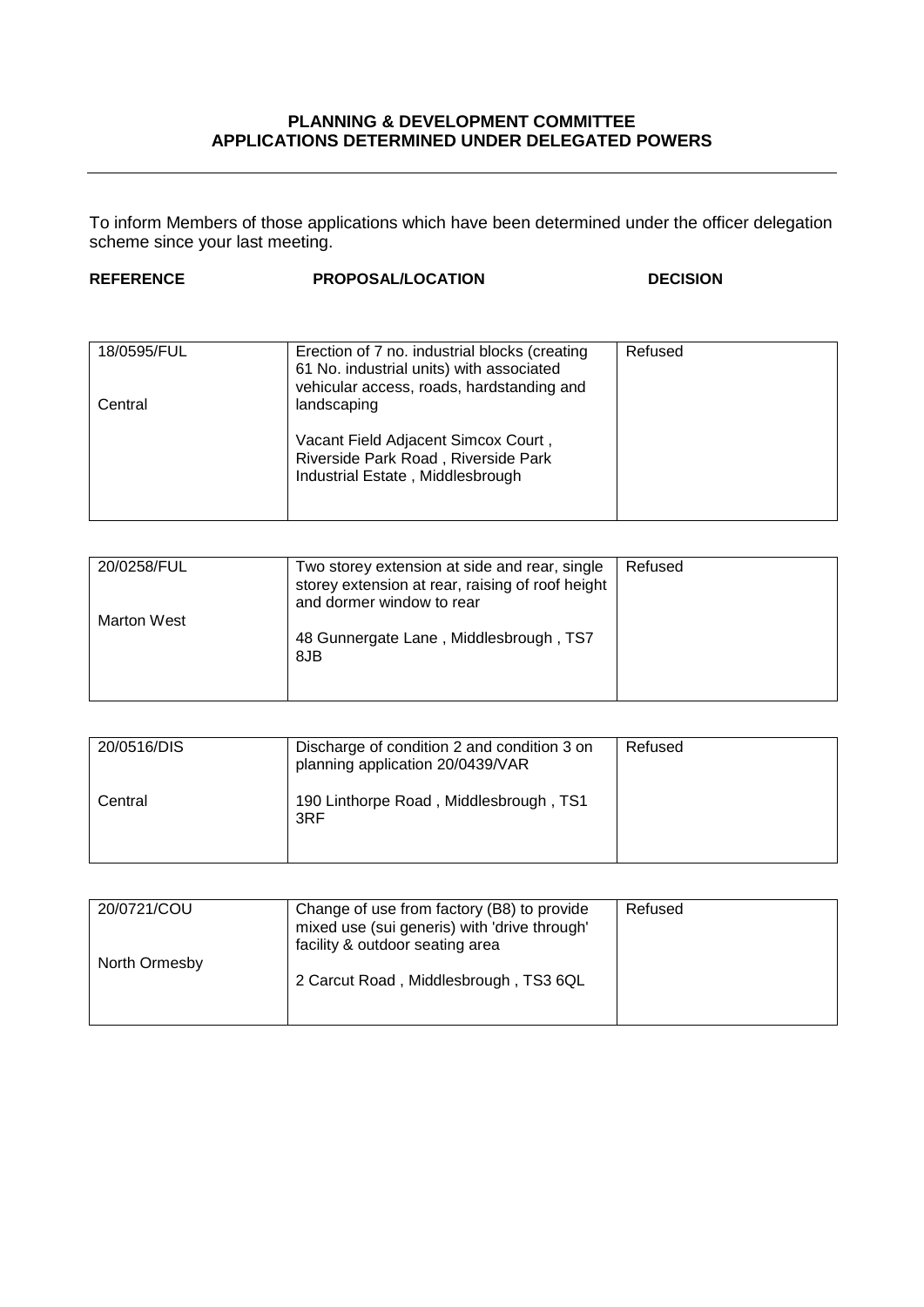| 21/0272/FUL | Change of use of the ground floor from<br>residential (C3) to offices (B1), removal of the<br>ground floor bay window and installation of | Approve with Conditions |
|-------------|-------------------------------------------------------------------------------------------------------------------------------------------|-------------------------|
| Newport     | new commercial frontage with roller shutters<br>39 Parliament Road, Middlesbrough, TS1<br>4JP                                             |                         |

| 21/0275/COU   | Change of use of land as extension to<br>residential curtilage with erection of a<br>boundary fence | Refused |
|---------------|-----------------------------------------------------------------------------------------------------|---------|
| Coulby Newham | 44 The Birches, Middlesbrough, TS8 0UA                                                              |         |

| 21/0296/COU | Change of use of open space to residential<br>curtilage and erection of boundary fence | Approve with Conditions |
|-------------|----------------------------------------------------------------------------------------|-------------------------|
| Marton East | 36 Hazel Grove, Middlesbrough, TS7 8DJ                                                 |                         |

| 21/0308/FUL | Erection of 23no. hybrid units for Use<br>Classes $E(g)$ , B2 and B8 with associated car<br>parking and landscaping | Approve with Conditions |
|-------------|---------------------------------------------------------------------------------------------------------------------|-------------------------|
|             | Land North Of Cannon Street, Cannon Park<br>Middlesbrough, TS1 5HZ                                                  |                         |

| 21/0344/FUL   | Single storey extension ar rear    | Approve with Conditions |
|---------------|------------------------------------|-------------------------|
| Coulby Newham | 25 Woodlea, Middlesbrough, TS8 0TX |                         |

| 21/0378/FUL | Retrospective application for a 13 panel<br>suspended light curtain including 19500 LED<br>lights | Approve with Conditions |
|-------------|---------------------------------------------------------------------------------------------------|-------------------------|
| Central     | Mima, Centre Square, Middlesbrough, TS1<br>2AZ                                                    |                         |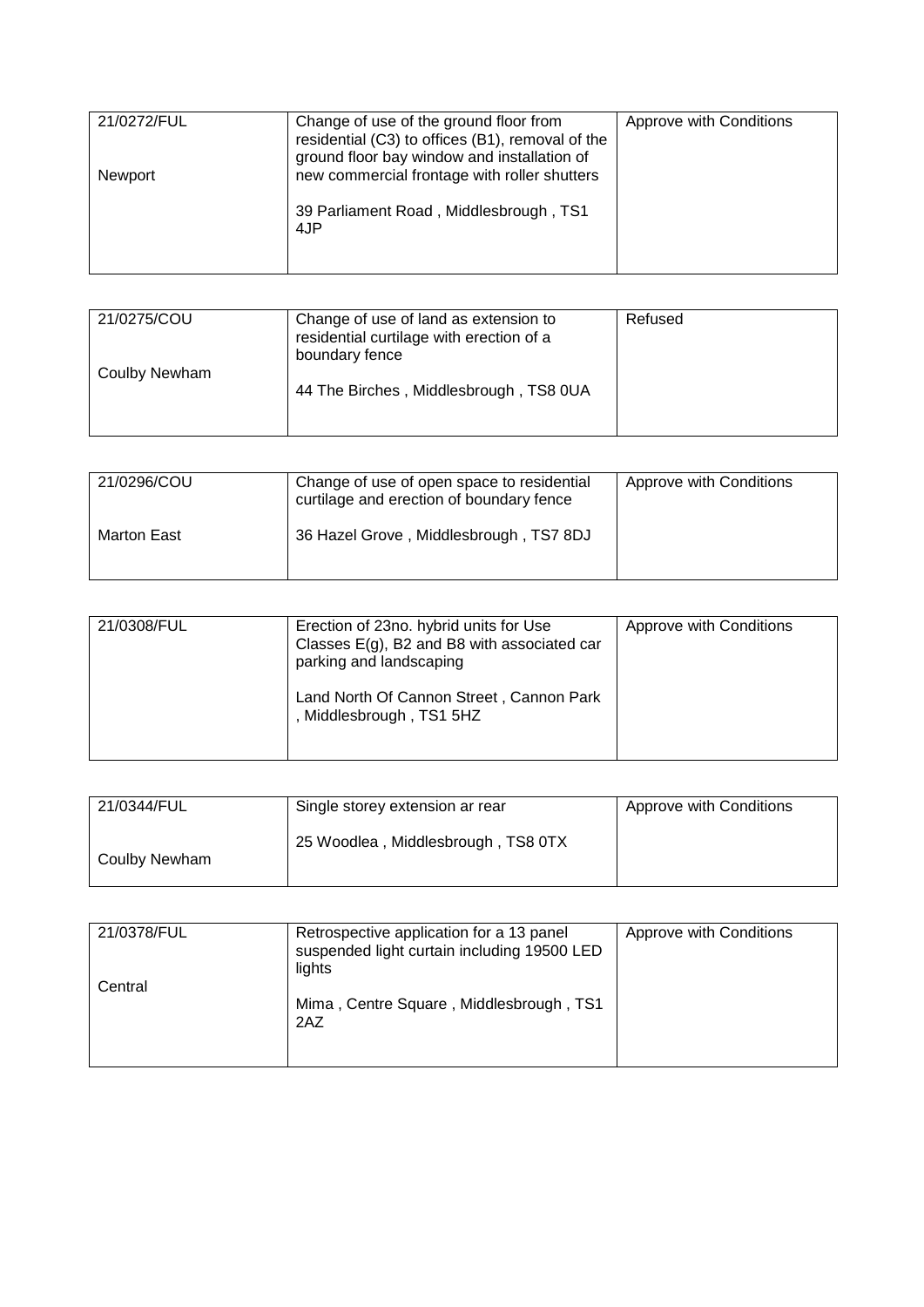| 21/0386/FUL | Erection of three-storey educational research<br>facility with associated car parking,<br>hardstanding and landscaping | Approve with Conditions |
|-------------|------------------------------------------------------------------------------------------------------------------------|-------------------------|
|             | Riverside Park Industrial Estate, Ferrous<br>Road, Middlesbrough, TS2 1DJ                                              |                         |

| 21/0401/CLD | Certificate of lawful use to establish property<br>as residential dwelling house (C3) | Refused |
|-------------|---------------------------------------------------------------------------------------|---------|
| Kader       | 427 Acklam Road, Middlesbrough, TS5 7HB                                               |         |

| 21/0408/FUL | Replacement timber windows to front            | Approve with Conditions |
|-------------|------------------------------------------------|-------------------------|
| Linthorpe   | 20 Wycherley Avenue, Middlesbrough, TS5<br>5HH |                         |

| 21/0427/FUL | Erection of 1st floor balcony/terrace with<br>associated bifold door opening, glass<br>ballustrading and privacy screening to the | Refused |
|-------------|-----------------------------------------------------------------------------------------------------------------------------------|---------|
| Nunthorpe   | side                                                                                                                              |         |
|             | 22 High Gill Road, Middlesbrough, TS7 0DZ                                                                                         |         |

| 21/0437/FUL   | Single storey extension to rear      | Approve with Conditions |
|---------------|--------------------------------------|-------------------------|
| Coulby Newham | 26 Southwood, Middlesbrough, TS8 0UE |                         |

| 21/0465/FUL | Single storey extension to rear              | Approve with Conditions |
|-------------|----------------------------------------------|-------------------------|
| Kader       | 17 Holbeck Avenue, Middlesbrough, TS5<br>8DR |                         |

| 21/0481/FUL        | Second floor dormer extension to side and<br>installation of four roof lights | Approve with Conditions |
|--------------------|-------------------------------------------------------------------------------|-------------------------|
| <b>Marton East</b> | 72 The Grove, Marton, Middlesbrough, TS7<br>8AJ                               |                         |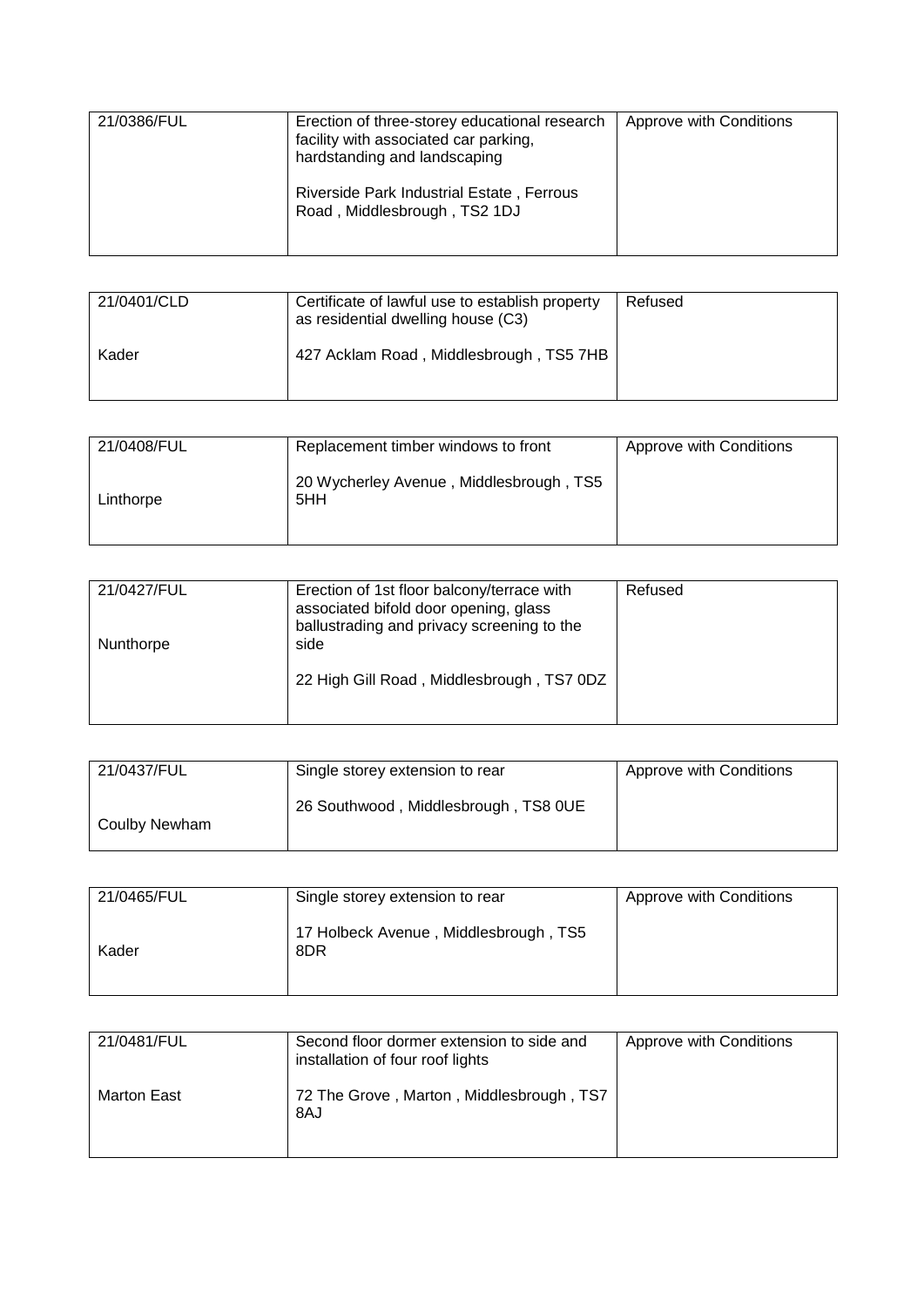| 21/0489/FUL | Two storey extension to side and formation of   Approve with Conditions<br>an additional car parking space |  |
|-------------|------------------------------------------------------------------------------------------------------------|--|
| Avresome    | 25 Chalford Oaks, Middlesbrough, TS5 8QF                                                                   |  |

| 21/0494/FUL   | Single storey extension to rear and part<br>garage conversion | Approve with Conditions |
|---------------|---------------------------------------------------------------|-------------------------|
| Coulby Newham | 3 Blackthorn, Middlesbrough, TS8 0XD                          |                         |

| 21/0498/FUL | Installation of a replacement 20m pole in new<br>location, supporting 6no antennas and<br>remote radio units with the removal and<br>relplacement of associated cabinet<br>Weatherhead Avenue, Acklam Road,<br>Middlesbrough, , TS5 5HA | Approve with Conditions |
|-------------|-----------------------------------------------------------------------------------------------------------------------------------------------------------------------------------------------------------------------------------------|-------------------------|

| 21/0502/FUL | Change of use from seven bed house in<br>multiple occupation (HMO) into 6no 1 bed<br>self-contained flats for student | Approve with Conditions |
|-------------|-----------------------------------------------------------------------------------------------------------------------|-------------------------|
| Central     | accommodation (sui-generis) and retention of<br>2 HMO units on the third floor                                        |                         |
|             | 48 Albert Terrace, Middlesbrough, TS1 3PB                                                                             |                         |

| 21/0516/FUL         | Installation of entrance lobby and link<br>corridor to Paediatric ED Unit. | Approve with Conditions |
|---------------------|----------------------------------------------------------------------------|-------------------------|
| Longlands/Beechwood | James Cook University Hospital, Marton<br>Road, Middlesbrough, TS4 3BW     |                         |

| 21/0510/FUL        | Two storey extension to side and single<br>storey extension to rear | Approve with Conditions |
|--------------------|---------------------------------------------------------------------|-------------------------|
| <b>Marton West</b> | 3 Perth Crescent, Middlesbrough, TS7 8ET                            |                         |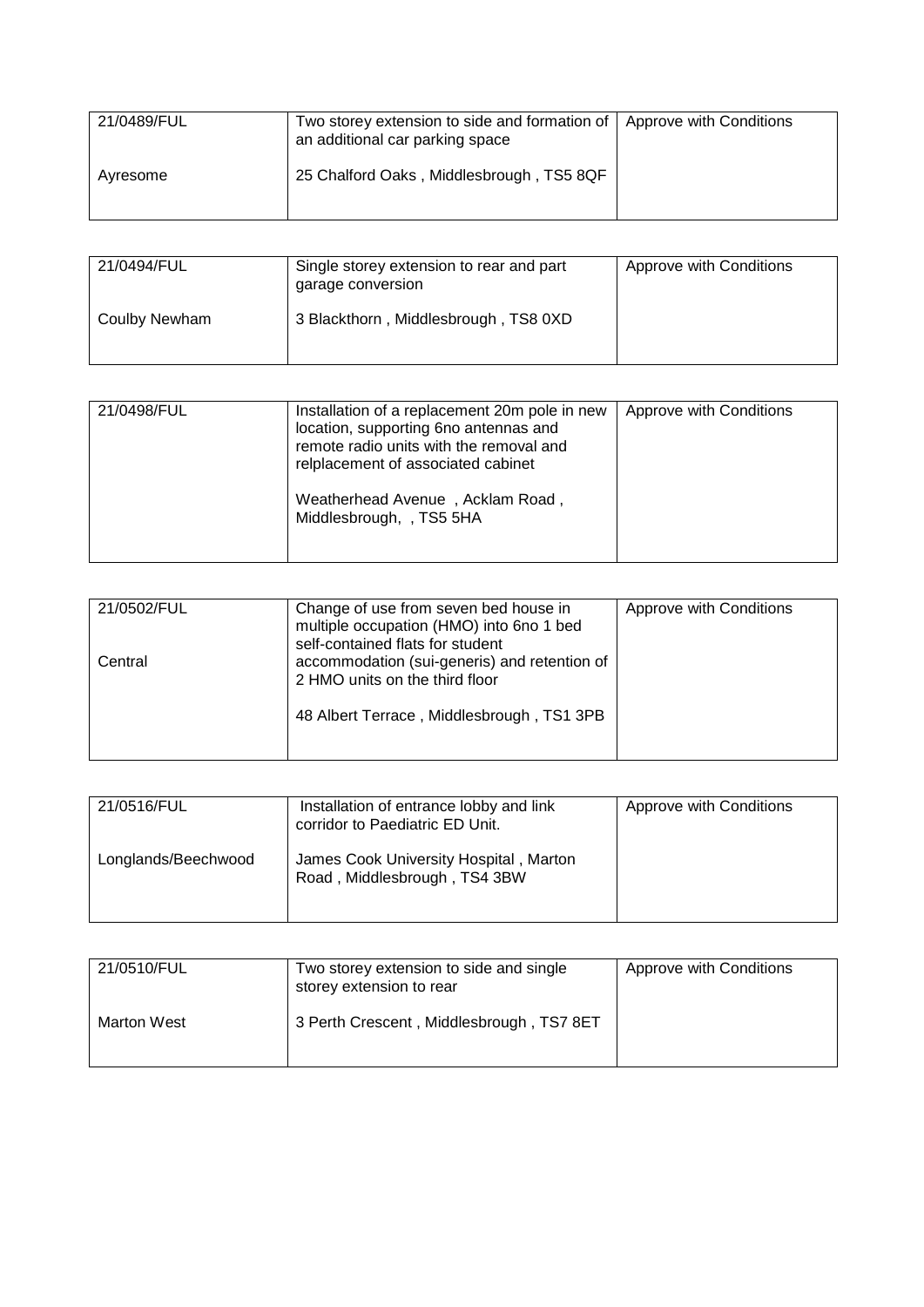| 21/0511/FUL   | Subdivision of unit into two units, unit 1a as<br>tanning salon (Sui Generis) unit 1b as retail<br>(Class $E(a)$ ) and new shopfront | Approve with Conditions |
|---------------|--------------------------------------------------------------------------------------------------------------------------------------|-------------------------|
| Coulby Newham | Unit 1, Hamsterley Way, Middlesbrough,<br>TS8 0GD                                                                                    |                         |

| 21/0512/DIS | Discharge of condition 3 (Materials) on<br>planning application 20/0733/VAR<br>Land At Lower East Street, Middlesbrough | <b>Full Discharge Conditions</b> |
|-------------|-------------------------------------------------------------------------------------------------------------------------|----------------------------------|
|             |                                                                                                                         |                                  |

| 21/0513/FUL | Single storey extension to side and rear<br>(Demolition of existing garage/storage) | Approve with Conditions |
|-------------|-------------------------------------------------------------------------------------|-------------------------|
| Nunthorpe   | 9 Matfen Avenue, Middlesbrough, TS7 0EQ                                             |                         |

| 21/0521/FUL | Single storey extension to rear, first floor<br>extension above garage, formation of an              | Approve with Conditions |
|-------------|------------------------------------------------------------------------------------------------------|-------------------------|
| Acklam      | additional parking space and retrospective<br>application for the side extension to form a<br>garage |                         |
|             | 7 Derwentwater Avenue, Middlesbrough,<br>TS57DB                                                      |                         |

| 21/0522/FUL   | Single storey extension to rear       | Approve with Conditions |
|---------------|---------------------------------------|-------------------------|
| Coulby Newham | 14 Blackthorn, Middlesbrough, TS8 0XD |                         |

| 21/0526/FUL   | Erection of two storey extension to provide<br>additional eight classrooms, two staff offices,<br>lift and wc facilities | Approve with Conditions |
|---------------|--------------------------------------------------------------------------------------------------------------------------|-------------------------|
| Coulby Newham | The Kings Academy, Stainton Way,<br>Middlesbrough, TS8 0GA                                                               |                         |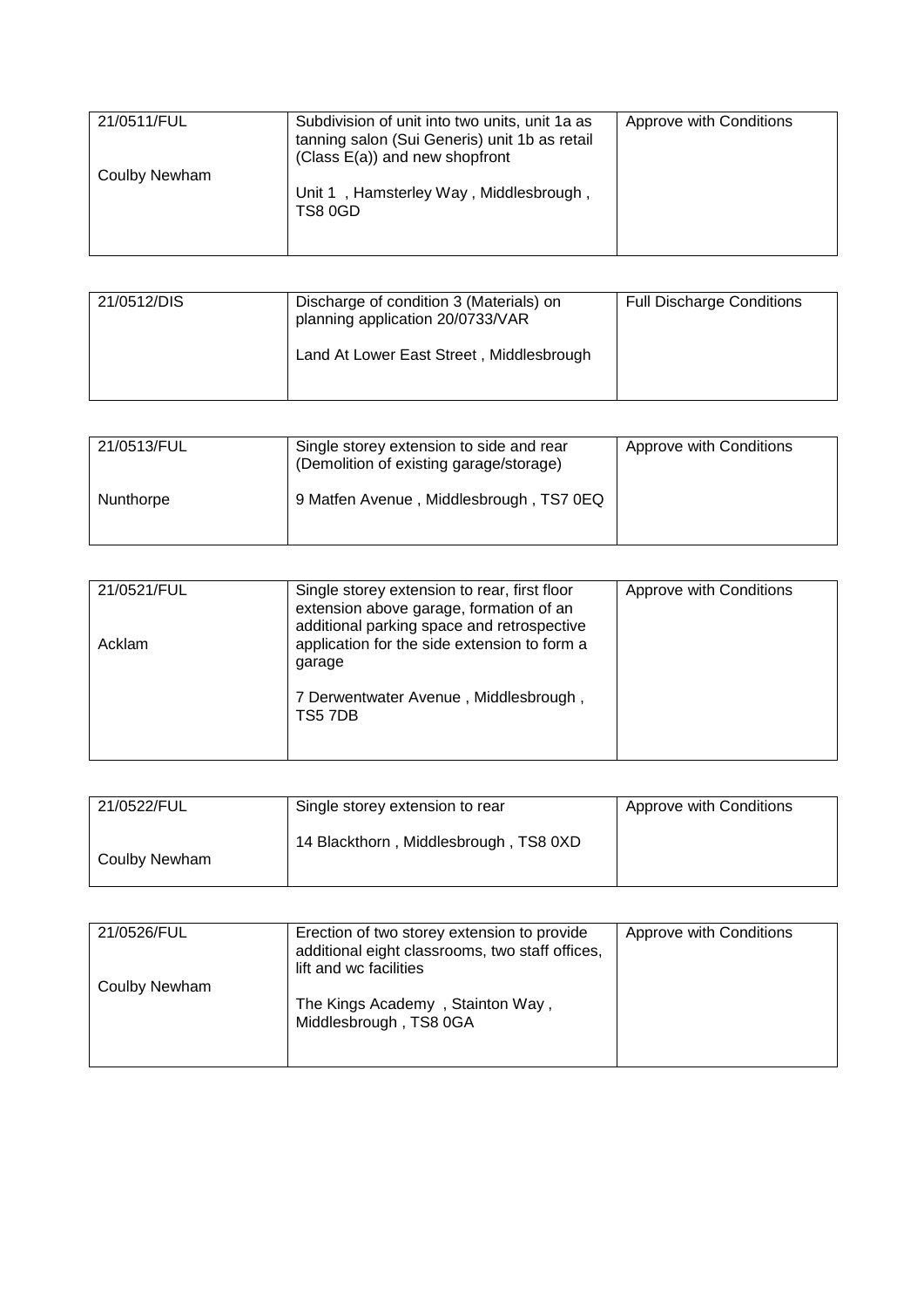| 21/0527/DIS | Discharge of condition 5 (Noise assessment),<br>condition 6 (Road traffic noise assessment),<br>condition 7 (Ventilation/fume extraction | Part Discharge Conditions |
|-------------|------------------------------------------------------------------------------------------------------------------------------------------|---------------------------|
| Central     | system) & condition 8 (Odour and particulate<br>impact assessment) on planning application<br>20/0388/FUL                                |                           |
|             | 96 - 98 Corporation Road, Middlesbrough,<br><b>TS1 2RB</b>                                                                               |                           |

| 21/0530/FUL | Roofing over existing yard to form covered<br>storage area | Approve with Conditions |
|-------------|------------------------------------------------------------|-------------------------|
| Park        | 10 Simpson Street, Middlesbrough, TS5<br>6HP               |                         |

| 21/0538/FUL | First floor extension to create additional<br>bedroom space. | Refused |
|-------------|--------------------------------------------------------------|---------|
| Nunthorpe   | 5 The Endeavour, Middlesbrough, TS7 0HY                      |         |

| 21/0540/PNH                  | Single storey extension to rear        | <b>Prior Notification Not</b><br>Required/No Obj |
|------------------------------|----------------------------------------|--------------------------------------------------|
| <b>Stainton And Thornton</b> | 5 Brookes Lane, Middlesbrough, TS8 9GE |                                                  |
|                              |                                        |                                                  |

| 21/0541/FUL                  | Blocking up of one of two doors to front | Approve with Conditions |
|------------------------------|------------------------------------------|-------------------------|
| <b>Stainton And Thornton</b> | 16 Meldyke Lane, Middlesbrough, TS8 9AZ  |                         |

| 21/0545/FUL        | Single storey extension to rear               | Approve with Conditions |
|--------------------|-----------------------------------------------|-------------------------|
| <b>Marton East</b> | 10 Scotforth Close, Middlesbrough, TS7<br>8PU |                         |

| 21/0550/FUL<br>Kader | Demolition of existing Bay Window to Side.<br>Single Storey Extension To Rear and Side<br>and Velux Roof windows to existing rear<br>extensions. | Approve with Conditions |
|----------------------|--------------------------------------------------------------------------------------------------------------------------------------------------|-------------------------|
|                      | 432 Acklam Road, Middlesbrough, TS5 8BB                                                                                                          |                         |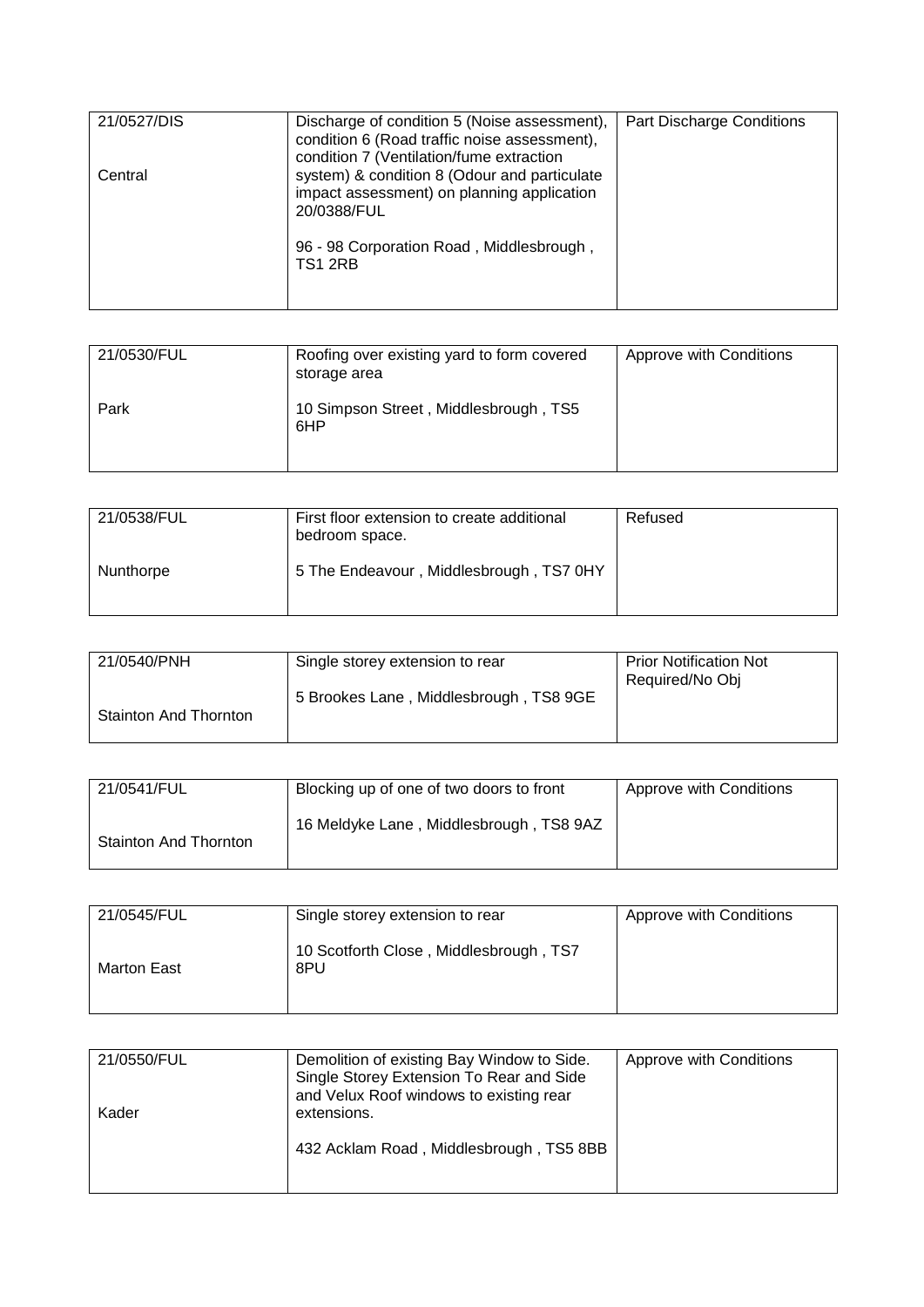| 21/0551/FUL | Single storey extension to front            | Approve with Conditions |
|-------------|---------------------------------------------|-------------------------|
| Nunthorpe   | 10 Hampton Close, Middlesbrough, TS7<br>0AL |                         |

| 21/0552/FUL | Single storey rear extension            | Approve with Conditions |
|-------------|-----------------------------------------|-------------------------|
| Park        | 20 Willows Road, Middlesbrough, TS5 6RG |                         |

| 21/0555/PNH         | Single storey extension to rear                 | <b>Prior Notification Not</b><br>Required/No Obj |
|---------------------|-------------------------------------------------|--------------------------------------------------|
| Longlands/Beechwood | 4 Pemberton Crescent, Middlesbrough, TS4<br>3DX |                                                  |

| 21/0560/PNH        | Single storey extension at rear          | <b>Prior Notification Not</b><br>Required/No Obj |
|--------------------|------------------------------------------|--------------------------------------------------|
| Brambles/Thorntree | 79 Birkhall Road, Middlesbrough, TS3 9LG |                                                  |

| 21/0561/FUL | Resiting of BT public telephone kiosk                     | Approve with Conditions |
|-------------|-----------------------------------------------------------|-------------------------|
| Acklam      | Land Opposite 7 Rievaulx Drive,<br>Middlesbrough, TS5 7NA |                         |

| 21/0563/COU | Change of use from retail (Class E) to skills<br>and training education centre (Class F1) | Approve with Conditions |
|-------------|-------------------------------------------------------------------------------------------|-------------------------|
| Central     | 116 Linthorpe Road, Middlesbrough, TS1<br>2JR                                             |                         |

| 21/0562/FUL | Single storey extension to rear (plus new<br>window and door in the original dwelling) | Approve with Conditions |
|-------------|----------------------------------------------------------------------------------------|-------------------------|
| Park        | 2 Megarth Road, Middlesbrough, TS5 6JJ                                                 |                         |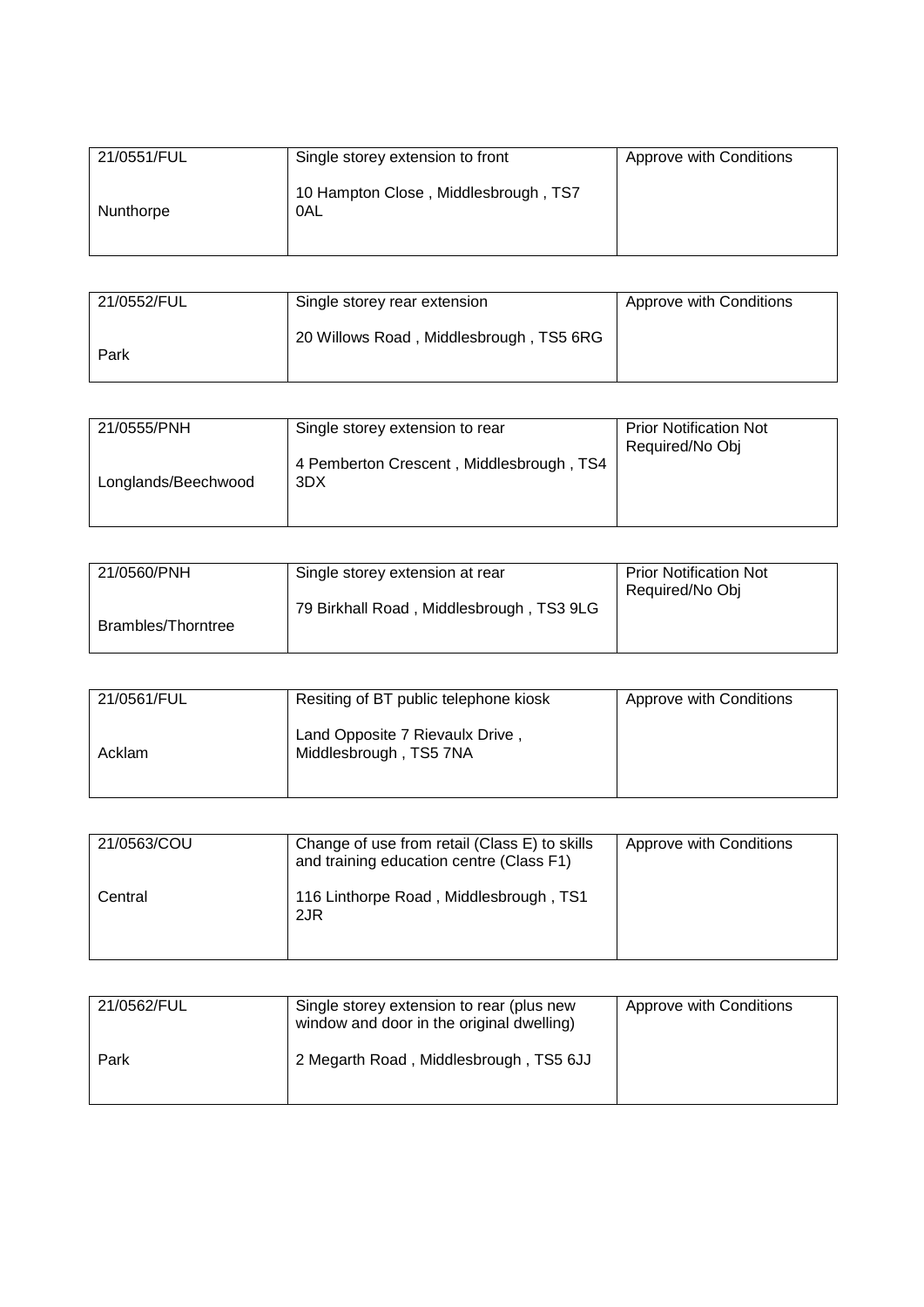| 21/0569/FUL | Single storey extension to front and rear with<br>conversion of car port to habitable room and<br>formation of two additional car parking | Approve with Conditions |
|-------------|-------------------------------------------------------------------------------------------------------------------------------------------|-------------------------|
| Linthorpe   | spaces<br>149 Cambridge Road, Linthorpe,<br>Middlesbrough, TS5 5HL                                                                        |                         |

| 21/0570/FUL | Revised application for a single storey<br>extension to front | Refused |
|-------------|---------------------------------------------------------------|---------|
| Park        | 6 Canterbury Grove, Middlesbrough, TS5<br>6NS                 |         |

| 21/0572/FUL        | Single storey extension to rear              | Approve with Conditions |
|--------------------|----------------------------------------------|-------------------------|
| Brambles/Thorntree | 3 Elvington Green, Middlesbrough, TS3<br>8ND |                         |

| 21/0577/FUL | Single storey extension to front and side<br>(demolition of existing front and side<br>extension) | Approve with Conditions |
|-------------|---------------------------------------------------------------------------------------------------|-------------------------|
| Acklam      | 45 Fountains Drive, Middlesbrough, TS5<br>7LX                                                     |                         |

| 21/0575/FUL | Dormer extensions to front and rear plus a<br>new first floor window | Refused |
|-------------|----------------------------------------------------------------------|---------|
| Nunthorpe   | 19 Kennthorpe, Middlesbrough, TS7 0PS                                |         |

| 21/0576/FUL | Two storey extension to side, single storey<br>extension to rear and formation of two<br>additional car parking spaces | Refused |
|-------------|------------------------------------------------------------------------------------------------------------------------|---------|
| Kader       | 11 Keswick Grove, Middlesbrough, TS5<br>8PN                                                                            |         |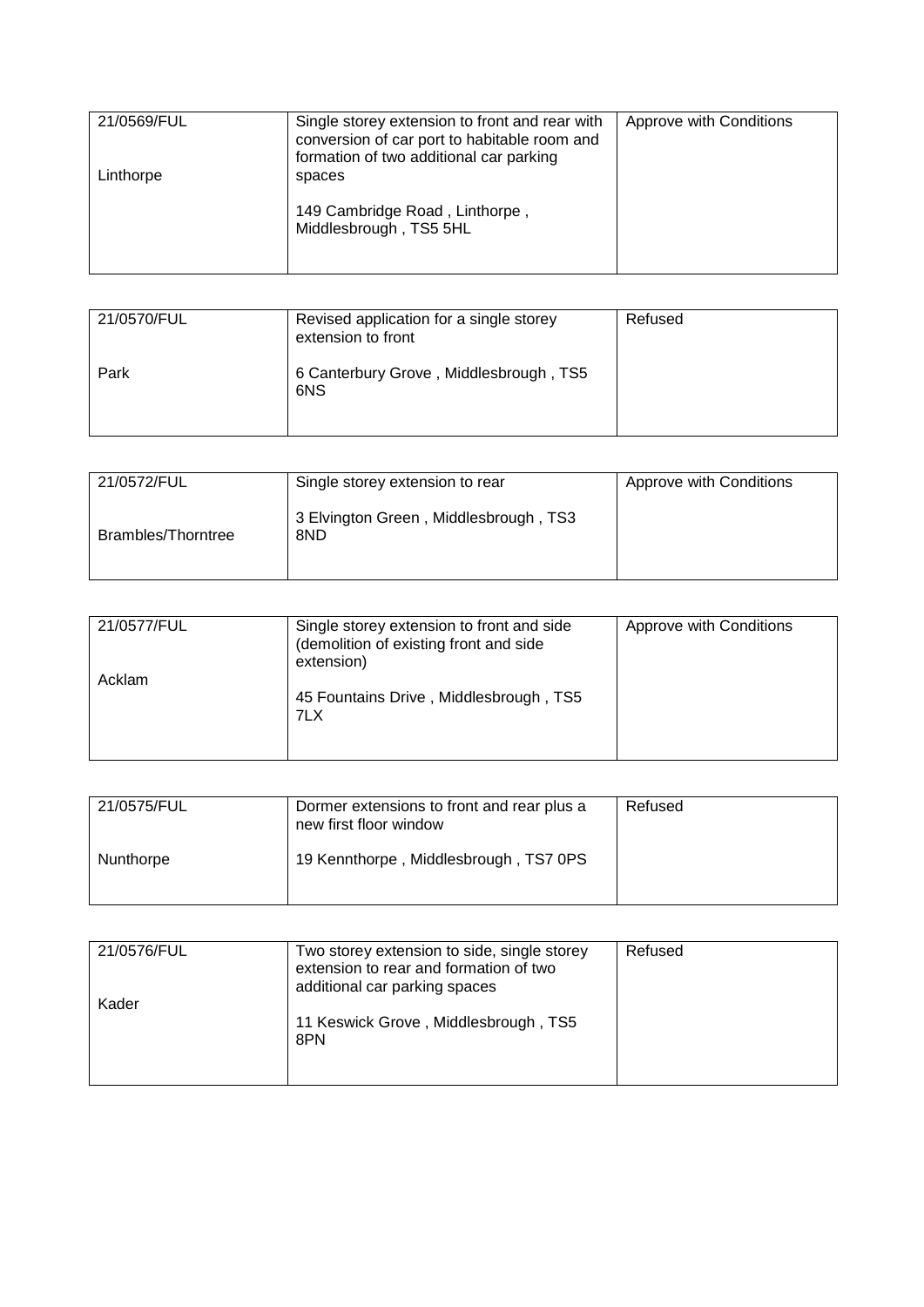| 21/0580/FUL | Single storey extension to rear, single storey<br>extension to side and bay extension to front | Approve with Conditions |
|-------------|------------------------------------------------------------------------------------------------|-------------------------|
| Nunthorpe   | 16 Lamonby Close, Middlesbrough, TS7<br>0QG                                                    |                         |

| 21/0581/FUL | First floor extension to side (above existing<br>garage) | Approve with Conditions |
|-------------|----------------------------------------------------------|-------------------------|
| Kader       | 7 Cowley Road, Middlesbrough, TS5 7EU                    |                         |

| 21/0582/FUL | Single storey extension to rear and<br>conversion of garage to form a utility room | Approve with Conditions |
|-------------|------------------------------------------------------------------------------------|-------------------------|
| Hemlington  | 58 Keilder Rise, Middlesbrough, TS8 9HN                                            |                         |

| 21/0583/TELPN | Installation of 20m monopole with cabinet at<br>base and associated ancillary works. | <b>Prior Notification Refused</b> |
|---------------|--------------------------------------------------------------------------------------|-----------------------------------|
| Newport       | Newport Road/Derwent Street,<br>Middlesbrough                                        |                                   |

| 21/0584/FUL | Erection of two storey extension (demolition<br>of existing single storey structure) and<br>external alterations to the building | Approve with Conditions |
|-------------|----------------------------------------------------------------------------------------------------------------------------------|-------------------------|
| Central     | The Buttery Building, Teesside University,<br>King Edwards Square, Middlesbrough, TS1<br>3BB                                     |                         |

| 21/0585/FUL | Pitched roof/canopy extension to front (to<br>include moving one window) | Approve with Conditions |
|-------------|--------------------------------------------------------------------------|-------------------------|
| Marton East | 36 Barnack Avenue, Middlesbrough, TS7<br>8QB                             |                         |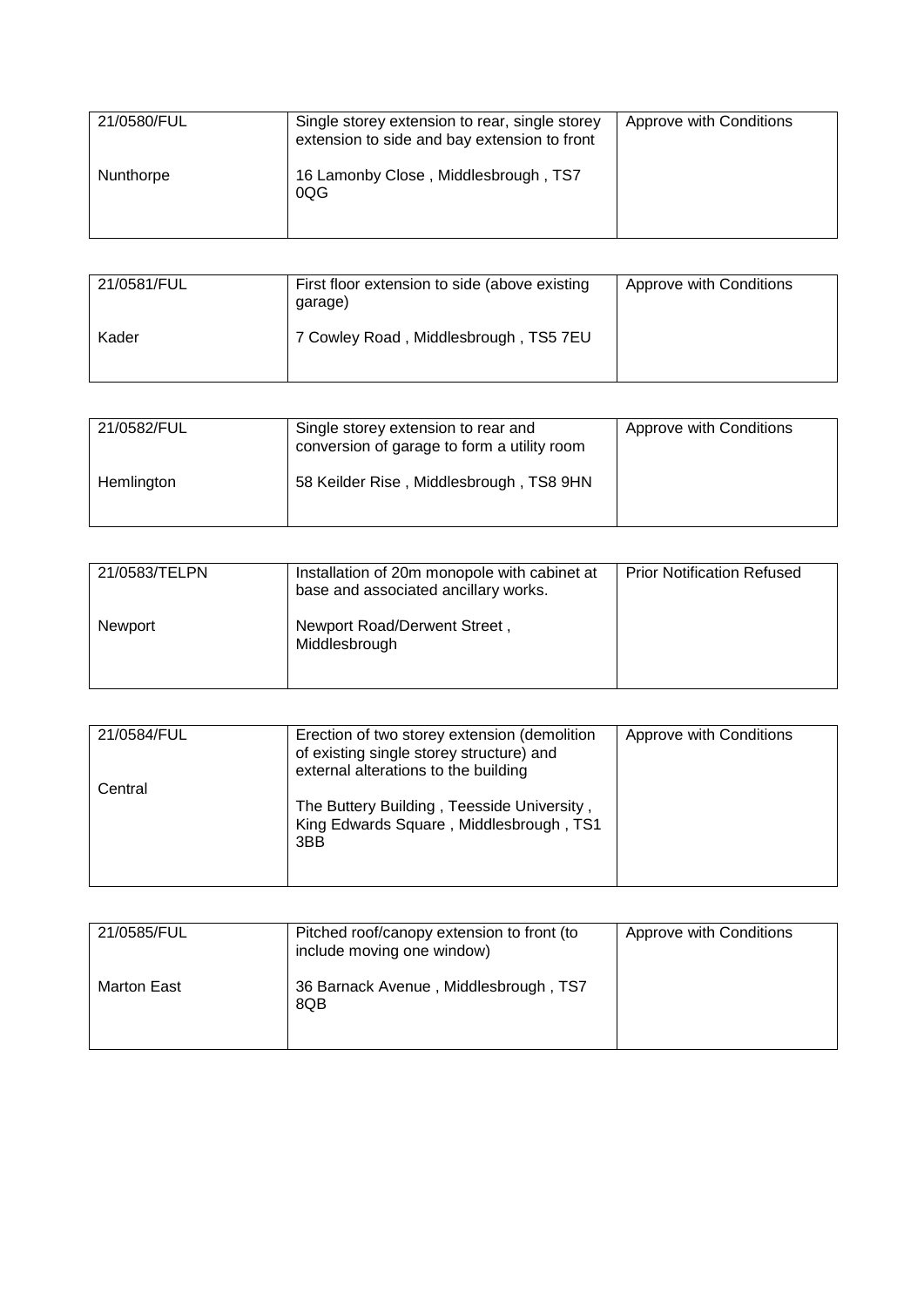| 21/0590/FUL | New shop front and signage                     | Approve with Conditions |
|-------------|------------------------------------------------|-------------------------|
| Central     | 54 - 56 Albert Road, Middlesbrough, TS1<br>1QD |                         |

| 21/0591/AMD | Non material amendment to planning<br>application 21/0301/FUL to change roof tiles | Approve |
|-------------|------------------------------------------------------------------------------------|---------|
| Acklam      | 68 Coniston Grove, Middlesbrough, TS5<br>7DD                                       |         |

| 21/0592/PNH | Single storey extension to rear              | <b>Prior Notification Not</b><br>Required/No Obj |
|-------------|----------------------------------------------|--------------------------------------------------|
| Central     | 156 Waterloo Road, Middlesbrough, TS1<br>3JB |                                                  |
|             |                                              |                                                  |

| 21/0593/PNH | Single storey extension to rear                  | <b>Prior Notification Not</b><br>Required/No Obj |
|-------------|--------------------------------------------------|--------------------------------------------------|
| Avresome    | 25 Springvale Terrace, Middlesbrough, TS5<br>4LU |                                                  |
|             |                                                  |                                                  |

| 21/0600/FUL   | Retrospective planning application for<br>replacement roof to conservatory | Approve |
|---------------|----------------------------------------------------------------------------|---------|
| Coulby Newham | 59 The Pastures, Middlesbrough, TS8 0UL                                    |         |

| 21/0599/AMD | Non material amendment to planning<br>application 18/0589/FUL to reposition window<br>and door | Approve |
|-------------|------------------------------------------------------------------------------------------------|---------|
| Linthorpe   | 11 Broadgate Road, Middlesbrough, TS5<br>5LP                                                   |         |

| 21/0609/PNH | Single storey extension to rear                | <b>Prior Notification Not</b><br>Required/No Obj |
|-------------|------------------------------------------------|--------------------------------------------------|
| Linthorpe   | 12 Thornfield Grove, Middlesbrough, TS5<br>5LG |                                                  |
|             |                                                |                                                  |